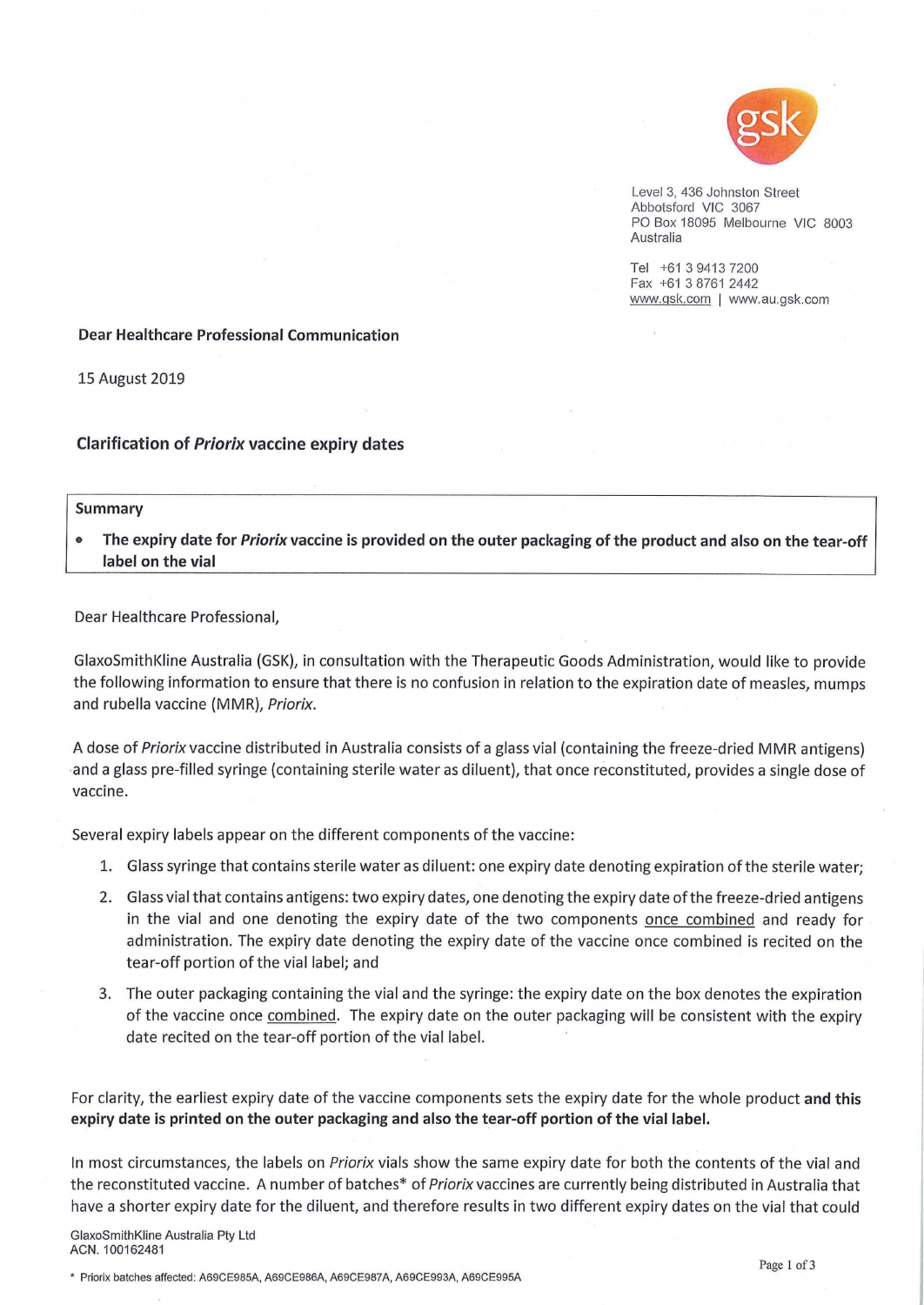potentially cause confusion. These affected batches will be supplied in ten and single dose packs to the National Immunisation Program and private markets over the next few months only.

GSK has attached a pictogram summary of expiry date coding for Priorix with this letter to assist.

For further information on any of these topics please contact GSK Medical Information on 1800 033 109.

Yours sincerely,

**Andrew Weekes GSK Australia Medical Director**